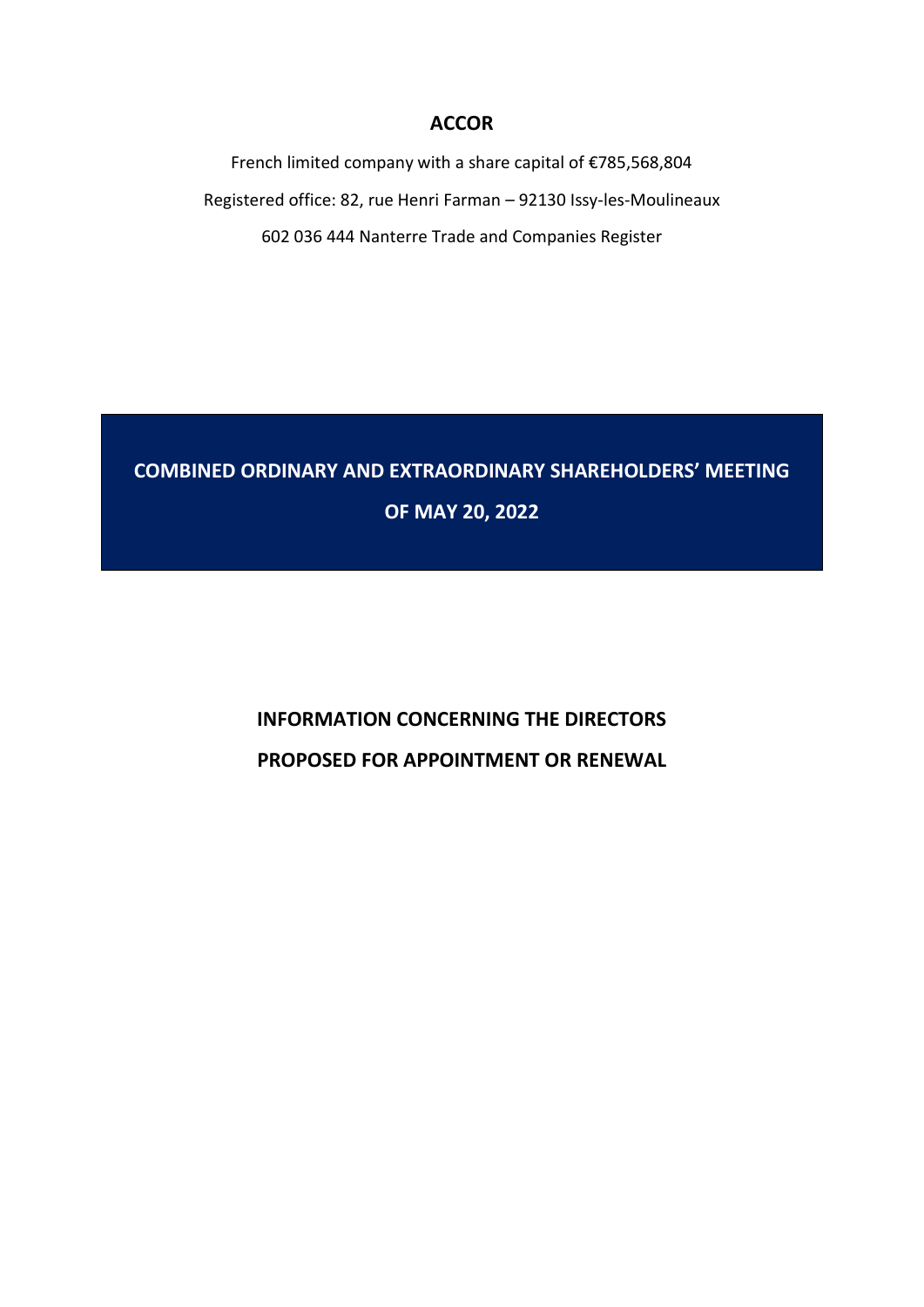## *Appointment of Mrs Asma Abdulrahman Al-Khulaifi as Director (fourth resolution)*

Mrs Asma Abdulrahman Al-Khulaifi was born in 1990 and is a Qatar national.

Mrs Abdulrahman Al-Khulaifi is a lawyer, and holds a LL.M in international trade and investment law. She speaks three languages and has extensive knowledge of international trade and investment law, mergers and acquisitions, human rights and environmental law as well as culture and politics.

Mrs Abdulrahman Al-Khulaifi started her career in education policiy, before shifting to the field of law. Her most notable experience includes advising the government on trade law matters and working as a mergers and acquisitions lawyer in Qatar Investment Authority (QIA)'s legal department, where she is covering deals in retail and consumer, real estate, funds, healthcare, infrastructure and industrials.

As an active member of her community, Mrs Asma Abdulrahman Al-Khulaifi has co-founded the MENA-Women in Law NGO, which aims to foster innovative and supportive dialogue among woman lawyers in the Middle East and North Africa region.

Mrs Asma Abdulrahman Al-Khulaifi holds or has held the following positions:

| <b>Positions currently held</b>                                                                                                                                          |                                                                                                                               |
|--------------------------------------------------------------------------------------------------------------------------------------------------------------------------|-------------------------------------------------------------------------------------------------------------------------------|
| <b>Within Accor Group</b><br>None                                                                                                                                        |                                                                                                                               |
| <b>Other positions</b><br>• In France<br>None<br>• Outside France<br>• Director of Kynd LLC, unlisted company                                                            |                                                                                                                               |
| Former positions held in the past five fiscal years                                                                                                                      |                                                                                                                               |
| <b>Within Accor Group</b><br>None                                                                                                                                        |                                                                                                                               |
| <b>Other positions</b><br>$\cdot$ In France<br>None<br>• Outside France<br>None                                                                                          |                                                                                                                               |
| The appointment of Mrs Asma Abdulrahman Al-Khulaifi<br>المتعاط المتحاصر والمستطر المستحير المستحدد والمستحدث والمستحدث والمستحدث والمستحدث والمستحدث والمستحدث والمستحدث | If this appointment is approved by the Shareholders'<br>المتعاط والمشاري والمستطيعات والمستحدث والمستحدث والمستحدث والمستحادة |

is proposed to succeed Mr. Aziz Aluthman Fakhroo, whose directorship expires at the close of the Shareholders' Meeting of May 20, 2022. This appointment is made in accordance with the governance agreement providing for the appointment of two Directors by Qatar Investment Authority.

Meeting, and considering her relationship with Qatar Investment Authority, Mrs Abdulrahman Al-Khulaifi would not qualify as an independent Director.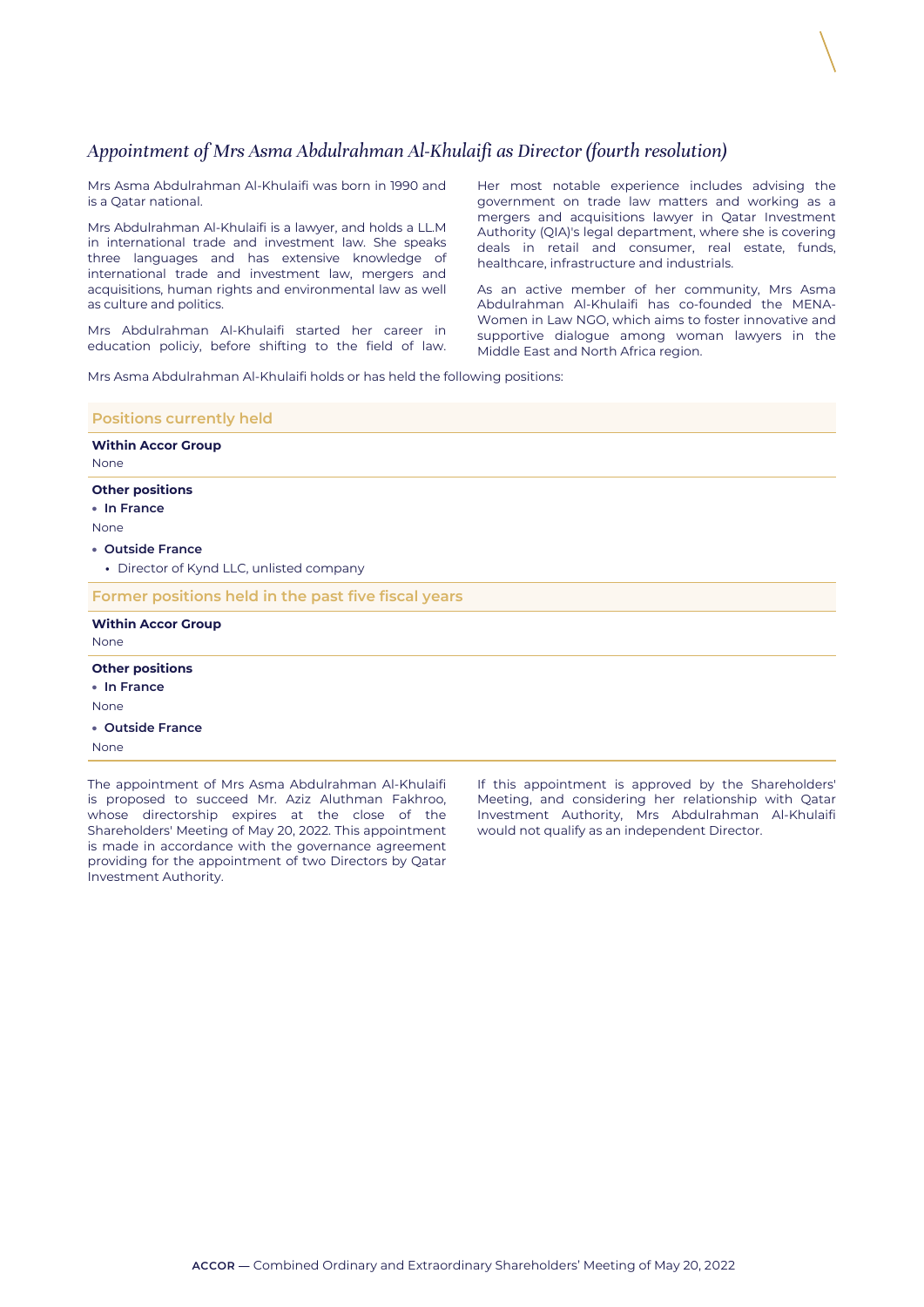## *Appointment of Mr. Ugo Arzani as Director (fifth resolution)*

Mr. Ugo Arzani was born in 1974 and is an Italian national.

Mr. Arzani is head of Retail & Consumer at Qatar Investment Authority (QIA). In his role, Mr. Arzani is responsible for investments in retail, consumer goods, consumer technology, leisure and sports and agricultural companies. To date, he has completed more than 40 investments worldwide for QIA. Before joining QIA in 2013, Mr. Arzani spend 15 years at Merrill Lynch in its investment banking division, in London. In that role,

Mr. Arzani holds or has held the following positions:

#### **Positions currently held**

### **Within Accor Group**

None

### **Other positions**

• **In France**

None

#### • **Outside France**

- **•** Director of Infarm Indoor Urban Farming BV (Germany), unlisted company
- **•** Director of GBT II BV (the Netherlands), unlisted company
- **•** Director of Beauchamp Company No. 2 Ltd (Qatar), unlisted company
- **•** Director of Harrods Group International Holdings Ltd (Qatar), unlisted company
- **•** Director of Juweel Investors Ltd (Cayman Islands), unlisted company

#### **Former positions held in the past five fiscal years**

#### **Within Accor Group**

None

#### **Other positions**

- **In France**
- **•** Director of VeePee
- **Outside France**
- **•** Director of HelloFresh (Germany)

The appointment of Mr. Ugo Arzani is proposed to succeed Mr. Nawaf Bin Jassim Bin Jabor Al-Thani, whose directorship expires at the close of the Shareholders' Meeting of May 20, 2022. This appointment is made in accordance with the governance agreement providing for the appointment of two Directors by Qatar Investment Authority.

If this appointment is approved by the Shareholders' Meeting, and considering his relationship with Qatar Investment Authority, Mr. Ugo Arzani would not qualify as an independent Director.

he advised retail and consumer companies in a multitude of mergers and acquisitions and financing transactions.

Mr. Ugo Arzani is an Italian national and fluent in Italian, English, French and German. He grew up between Italy and Switzerland and has worked all his career abroad. He holds a degree in Business administration from Bocconi University of Milan Magna Cum Laude.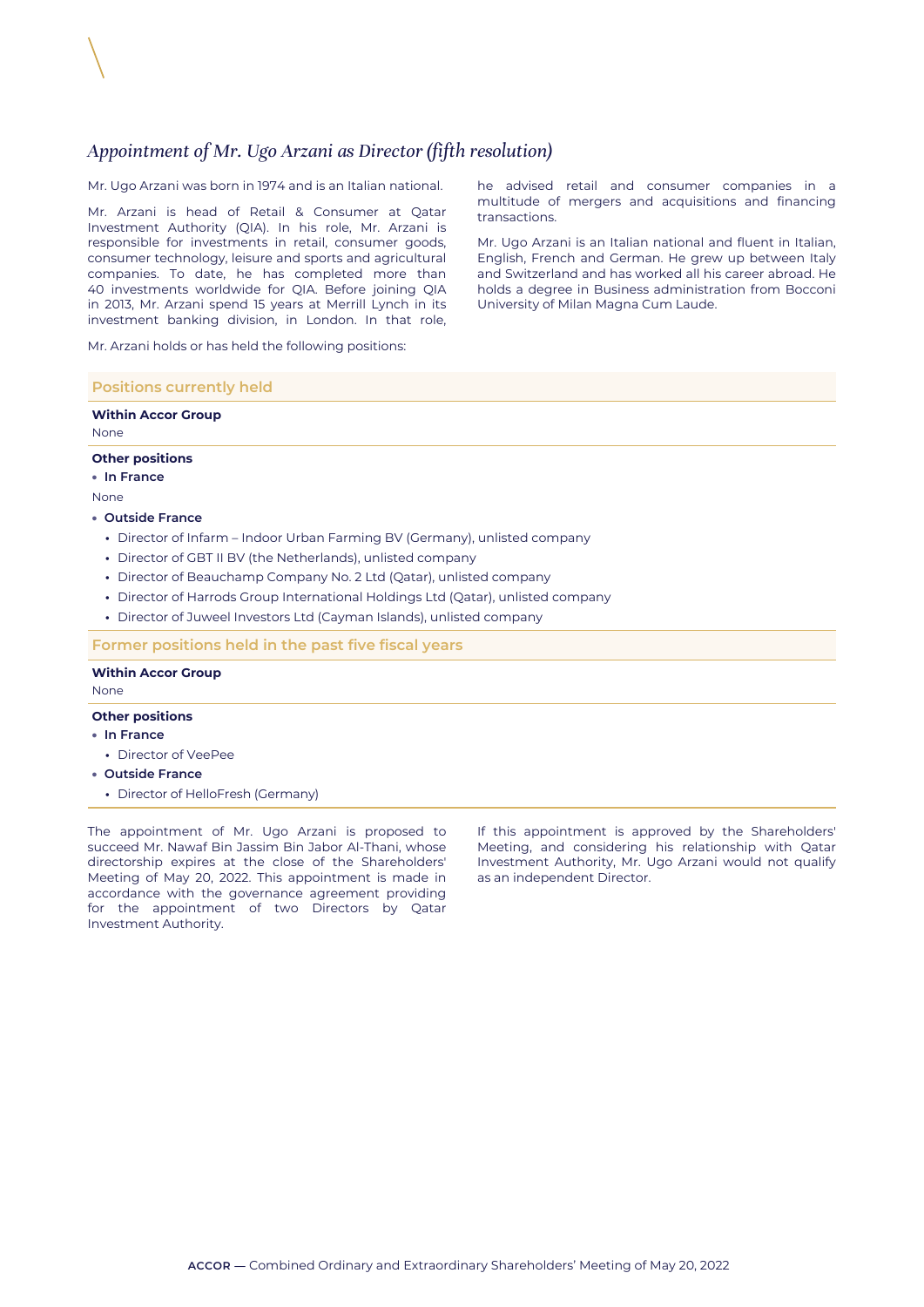### *Appointment of Mrs Hélène Auriol Potier as Director (sixth resolution)*

Mrs Hélène Auriol Potier was born in 1962, and is a French national.

Mrs Auriol Potier built her career in the digital technologies and telecommunications industry in the United States, Europe, Africa and Asia. She started her career in New Yorkat France Télécom in 1986. In 1990, Mrs Auriol Potier joined the Canadian mobile technology company Nortel Networks Corporation, where she spent sixteen years and held different senior leadership positions, including Vice-President Mobile Sales Division worldwide and then Vice-President Services & Operations EMEA. In 2006, Mrs Auriol Potier joined Dell Technologies Inc. as Managing Director Africa, Mediterranean and CEE. Then, during her ten years at Microsoft Corporation,

Mrs Auriol Potier served in a number of executive roles, including CEO of Microsoft Singapore, Managing Director of Microsoft Dynamics Europe, and Managing Director of Artificial Intelligence Europe. From November 2018 to December 2020, she served as Executive Vice‑President International Business Unit for Orange, and was a member of the Executive Committee of Orange Business Services. Mrs Auriol Potier also held several positions as Director in Europe and in the United States. Mrs Hélène Auriol Potier received a Master of Science in ENgineering from Telecom Paris and an Executive MBA from INSEAD. She is ESG Co-Chair at *Institut Français des Administrateurs* (IFA), French institute of Directors.

Mrs Auriol Potier holds or has held the following positions:

#### **Positions currently held**

#### **Within Accor Group**

None

#### **Other positions**

- **In France**
	- **•** Director, Member of the Nomination and Remuneration Committee and the Innovation and Technology Committee of Safran, listed company
	- **•** Member of the Supervisory Board, Chair of the Remunerations Committee and Member of the Appointments Committee of Oddo BHF SCA, unlisted company
	- **•** Partner-Manager of Alinerom, unlisted company
	- **•** Director and Chair of the ESG activities of the *Institut Française des Administrateurs* (IFA)
- **Outside France**
	- **•** Member of the Supervisory Board and Member of the Appointments and Governance Committee of Randstad NV (the Netherlands), listed company
	- **•** Director and Member of the Remuneration Committee of Mimecast UK Ltd (United Kingdom), listed company

**Former positions held in the past five fiscal years**

#### **Within Accor Group**

None

#### **Other positions**

- **In France**
- **•** Director, Chair of the Ethics Committee and Member of the Remuneration Committee of Ipsen

• **Outside France**

#### None

The appointment of Mrs Auriol Poier reflects the Board's desire to reinforce its expertise in the digital and technology area in order to further support the Group in this field. It follows Mrs. Sophie Gasperment's decision not to renew her term of office, after 12 years as Director.

If this appointment is approved by the Shareholders' Meeting, Mrs Hélène Auriol Potier would qualify as an Independent Director based on the criteria set out in the AFEP-MEDEF Code which the Company applies.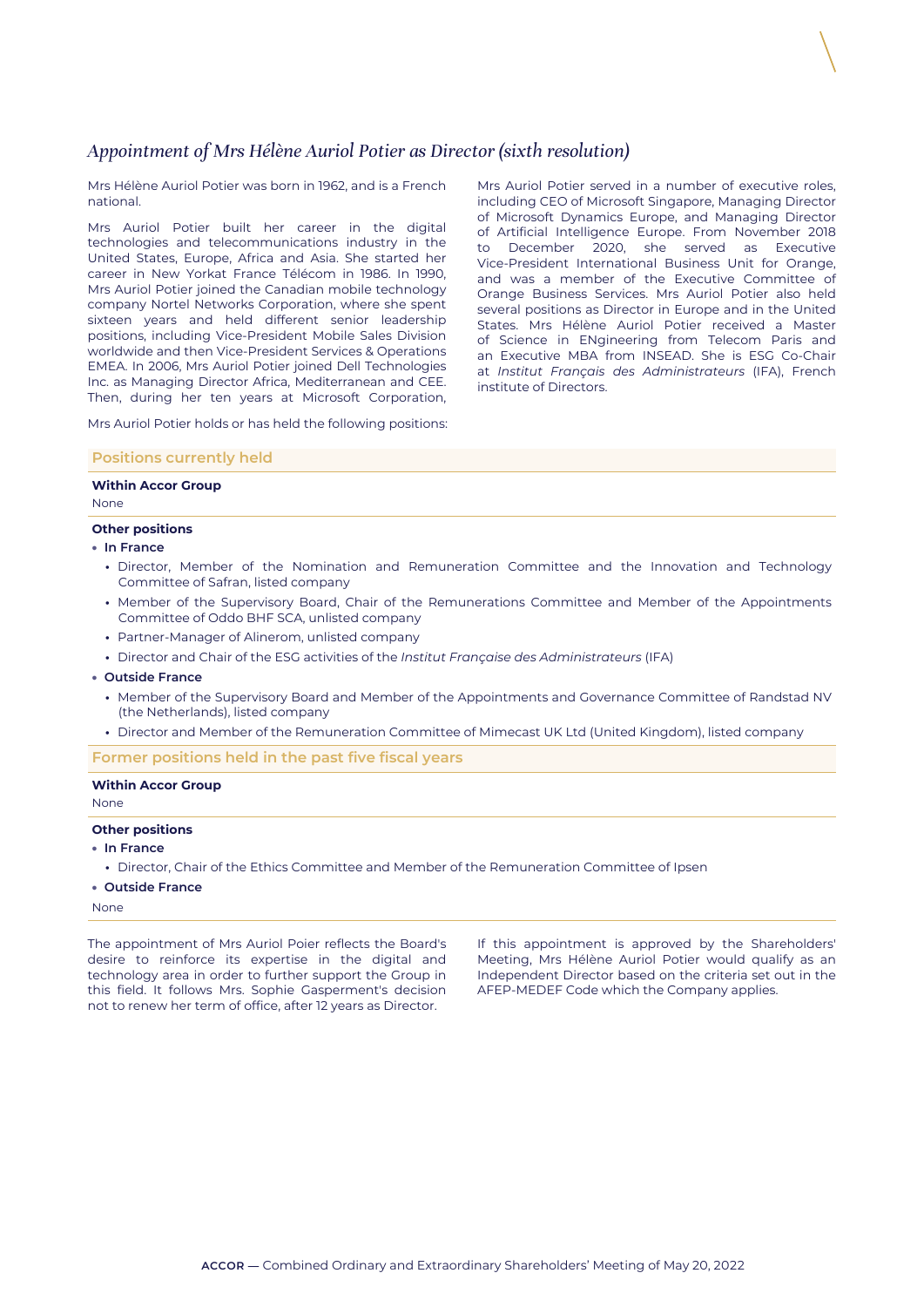### *Renewal of Mrs Qionger Jiang as a Director (seventh resolution)*

Mrs Qionger Jiang was born in 1976 and is a French national.

Mrs Jiang founded a number of design companies before setting up the Chinese subsidiary of Artcurial. In 2008, she teamed up with Hermès to create Shang Xia, China's first luxury brand. In 2013 and 2016, respectively, she was awarded the titles of *Chevalier des Arts et Lettres* and *Chevalier de l'Ordre National du Mérite* by the French President. Mrs. Qionger Jiang is a graduate of the design

school at Tongji University (China) and has also studied interior design and furniture design at *École nationale supérieure des Arts Décoratifs de Paris*.

She is currently Chief Executive Officer and Artistic Director of Shang Xia.

Mrs Qionger Jiang has been a Director of the Company since July 12, 2016. She holds 2,000 Company's shares.

Mrs Jiang holds or has held the following positions:

### **Positions currently held**

### **Within Accor Group** None **Other positions** • **In France** None • **Outside France •** Chief Executive Officer of Shang Xia (China), unlisted company **Former positions held in the past five fiscal years Within Accor Group** None **Other positions** • **In France** None

#### • **Outside France**

**•** Director of China Lodging Group (China)

Mrs Qionger Jiang qualifies as a an independent Director based on the independence criteria set out in the AFEP‑MEDEF Code which the Company applies.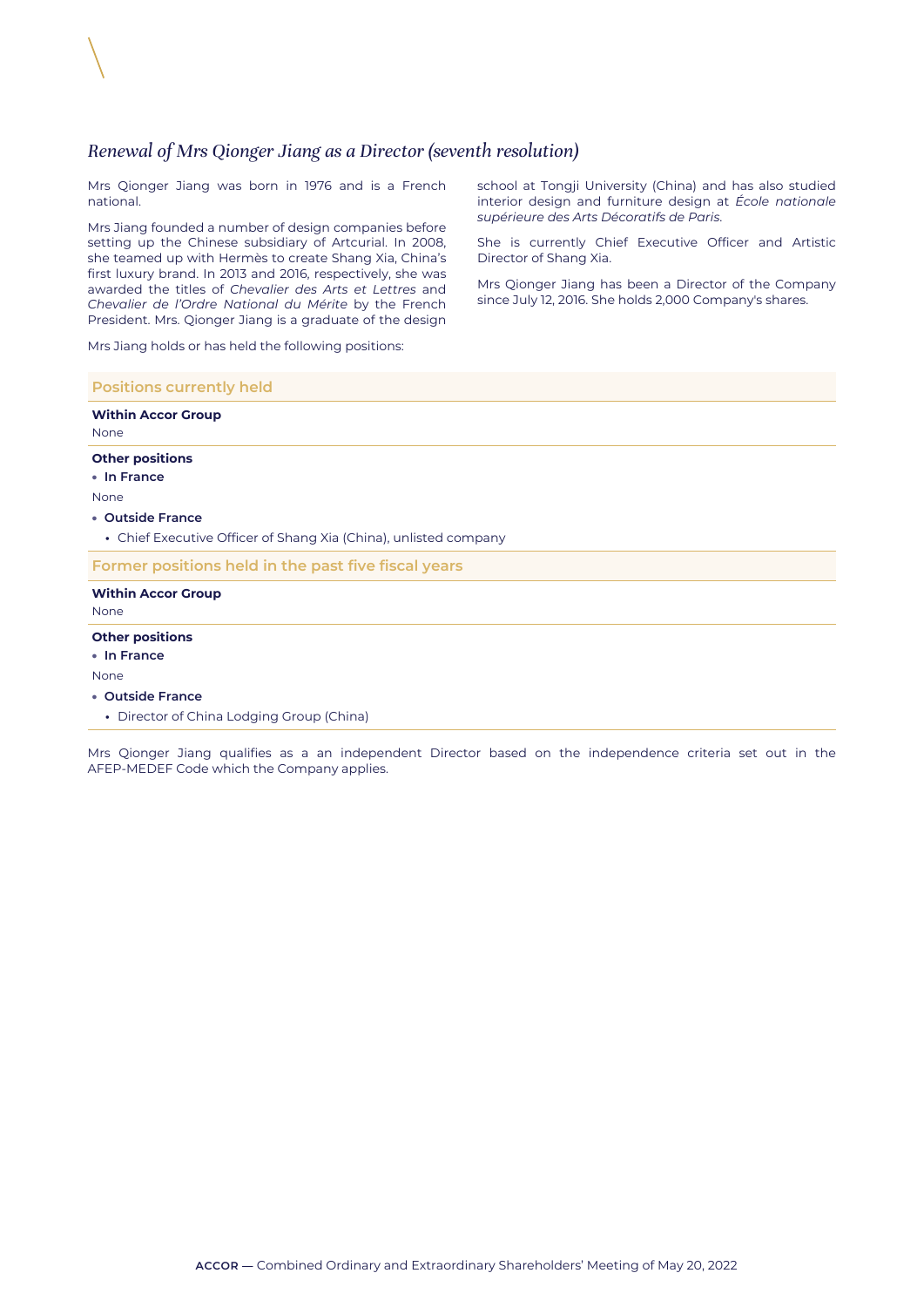## *Renewal of Mr. Nicolas Sarkozy as a Director (eighth resolution)*

Mr. Nicolas Sarkozy was born in 1955 and is a French national.

Mr. Sarkozy was the sixth President of the French Fifth Republic from 2007 to 2012. His previous positions include Mayor of Neuilly-sur-Seine (1983-2002), National Assembly Representative for Hauts-de-Seine (1988-2002), President of the General Council for Hauts-de-Seine (2004‑2007), Minister for the Budget (1993-1995), Minister for Communications (1994-1995), Government spokesman (1993-1995), Minister of the Interior, Internal Security and Local Freedoms (2002-2004), Minister of State, Minister for the Economy, Finance and Industry (2004), Minister of State, Minister of the Interior and Town and Country Planning (2005-2007). He was also the elected leader

Mr. Sarkozy holds or has held the following positions:

of French political parties UMP (2004-2007) and Les Républicains (2014-2016). A trained lawyer, Mr. Sarkozy is married and has four children. He is the author of several books, including *Libre*, *Témoignage*, *La France pour la Vie*, *Tout pour la France*, *Passion, Le temps des tempêtes* and *Promenades*. Mr. Sarkozy is also consultant to several major international groups (Member of the International Advisory network of Natixis, Chairman of the Advisory Board of Corsair, Consultant for the Management Committee of the Marietton Group, Member of the Advisory Board of Chargeurs and Axian).

Mr. Nicolas Sarkozy has been a Director of the Company since February 21, 2017. He holds 1,353 Company's shares.

#### **Positions currently held**

#### **Within Accor Group**

None

#### **Other positions**

- **In France**
	- **•** Director, Member of the Appointments, Remunerations and CSR Committee of Lagardere SA, listed company
	- **•** Director of Groupe Lucien Barrière, unlisted company
	- **•** Member of the Supervisory Board of Lov Group Invest, unlisted company
	- **•** Chief Executive Officer of SELAS CSC, unlisted company

#### • **Outside France**

None

**Former positions held in the past five fiscal years**

#### **Within Accor Group**

None

#### **Other positions**

• **In France**

- None
- **Outside France**

None

Mr. Nicolas Sarkozy qualifies as an Independent Director based on the independence criteria set out in the AFEP‑MEDEF Code which the Company applies.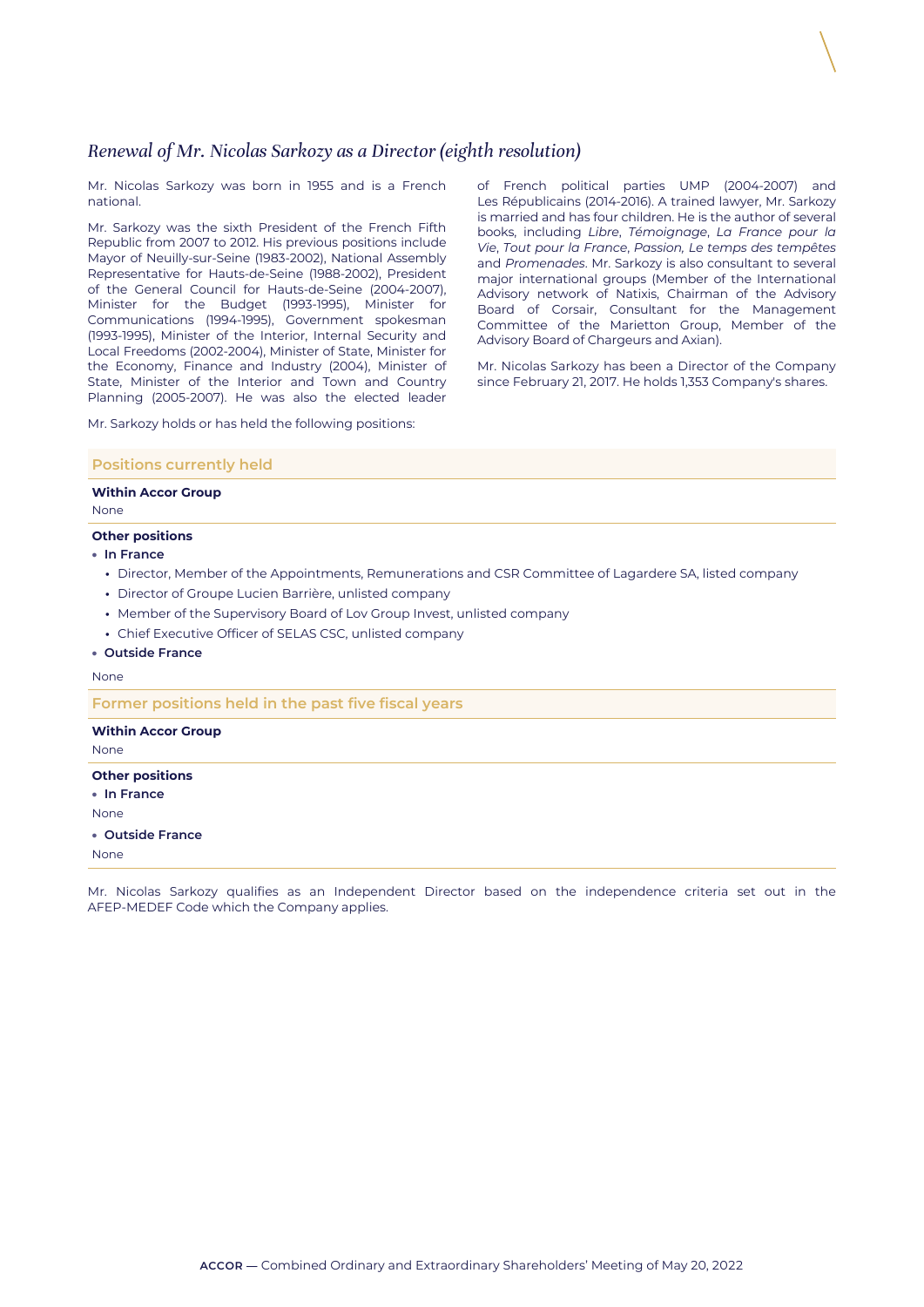### *Renewal of Mrs Isabelle Simon as a Director (ninth resolution)*

Mrs Isabelle Simon was born in 1970 and is a French national.

Mrs Simon began her career in 1995 as a lawyer at law firm Cleary Gottlieb Steen & Hamilton, where she practiced in Paris and New York. In 2003, she became Executive Director of the Investment Banking Division of Goldman Sachs. In 2009, she joined the Publicis Group as Senior Vice-President, heading the M&A and Legal Departments and managing the Group's external development strategy and minority holdings. In 2011, Mrs Simon became Senior Vice-President of Société des Bains de Mer de Monaco, where she headed the Real Estate, Marketing & Sales, Artistic, Communications and Legal Departments and was responsible for internal and

external development operations. Since 2015, she has been Group General Secretary, and a member of the Executive Committee of Thales, in charge of Governance, Ethics & compliance, CSR, Legal, Audit, Risks & internal control and Safety functions. Mrs Isabelle Simon is a graduate of Sciences Po Paris, HEC and Harvard Law School (LL.M.). She also holds a DEA postgraduate diploma in English and North American business law from Paris I Panthéon-Sorbonne and a DESS postgraduate diploma in international taxation from the Université Jean Monnet. She is also a qualified lawyer, and has been admitted to the Paris Bar and the New York Bar.

Mrs Isabelle Simon has been a Director of the Company since July 12, 2016. She holds 1,000 Company's shares.

Mrs Simon holds or has held the following positions:

#### **Positions currently held**

#### **Within Accor Group**

None

#### **Other positions**

#### **• In France**

- **•** Member of the Supervisory Board of Thales Alenia Space SAS, unlisted company
- **•** Director of Thales Corporate Ventures, unlisted company
- **•** Director of the Thales Solidarity endowment fund
- **Outside France**
- **•** President of Gemalto Holding BV (the Netherlands), unlisted company

**Former positions held in the past five fiscal years**

#### **Within Accor Group**

None

#### **Other positions**

- **In France**
	- **•** Director of the Thales Foundation
	- **•** Director of Neopost
- **Outside France**

None

Mrs Isabelle Simon qualifies as an Independent Director based on the independence criteria set out in the AFEP-MEDEF Code which the Company applies.